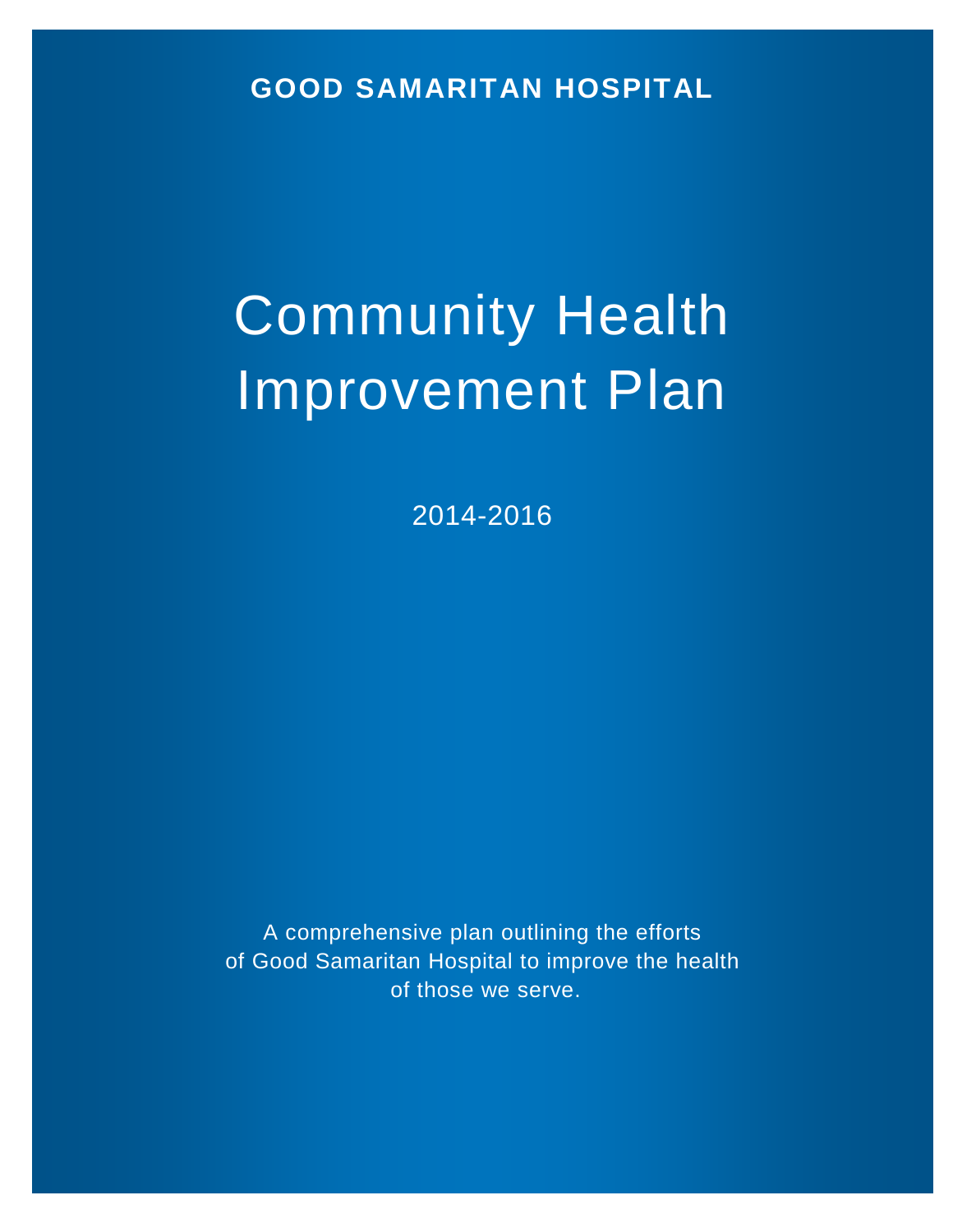# **Contents**

| Good Samaritan Hospital and Premier Health: Committed to Improving Community Health  4              |
|-----------------------------------------------------------------------------------------------------|
|                                                                                                     |
|                                                                                                     |
|                                                                                                     |
|                                                                                                     |
|                                                                                                     |
|                                                                                                     |
|                                                                                                     |
| Priority Area 1: Reduce the incidence and complications from adult hypertension 8                   |
|                                                                                                     |
| Priority Area 3: To reduce the incidence of diabetes in our area and prevent complications in those |
|                                                                                                     |
|                                                                                                     |
|                                                                                                     |

<span id="page-1-0"></span>Spring 2014 ©Premier Health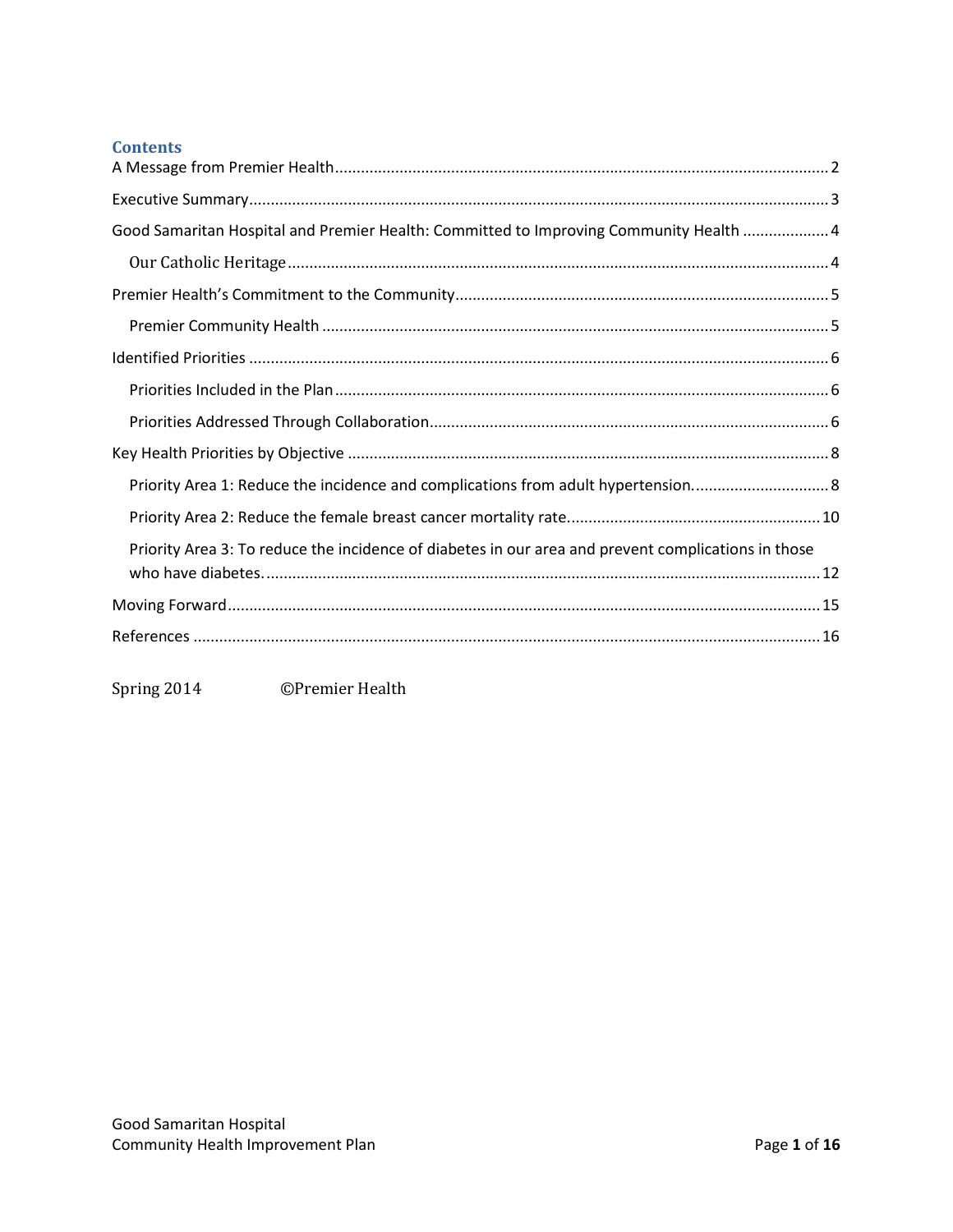## **A Message from Premier Health**

Dear Colleagues:

Healthcare is experiencing unprecedented changes that affect individuals and the entire community. In particular, the move to focus more fully on building healthier communities is a systemic change we have embraced for a long time at Premier Health and is part of our mission. We are committed to and are excited to support these initiatives that will positively impact so many of the people we serve.

An essential part of knowing how we can improve health in our community is to understand the unique health issues of our community. To that end, Premier Health was part of a collaboration in 2013 with the Greater Dayton Area Hospital Association and hospitals throughout Southwestern Ohio to conduct a regional Community Health Needs Assessment. This assessment assisted us in identifying areas of opportunity to improve community health.

This report shares our plan for improving population health in the identified priority areas in our region. As you will see, a task this large cannot be done alone. Premier Health collaborates with numerous organizations, coalitions and other groups to impact these important issues. Just as we strive to offer patient-centered care in our clinical facilities, the majority of activities you see in this plan are community-centered.

This plan is just the beginning. Every three years a Community Health Needs Assessment and subsequent Community Health Improvement Plan will be repeated to help us understand the impact of our strategies as it relates to improving health and to identify emerging issues.

We are pleased to present this Community Health Improvement Plan for your review. We consider it a privilege to serve the people of the greater Dayton region and continue our efforts to impact the health status of the community.

Sincerely,

James Pancoast President and CEO Premier Health

If you have questions or feedback about this report, contact: Premier Health 110 N. Main St. Dayton, Ohio 45402 (937) 208-8000 www.premierhealth.com/contact-us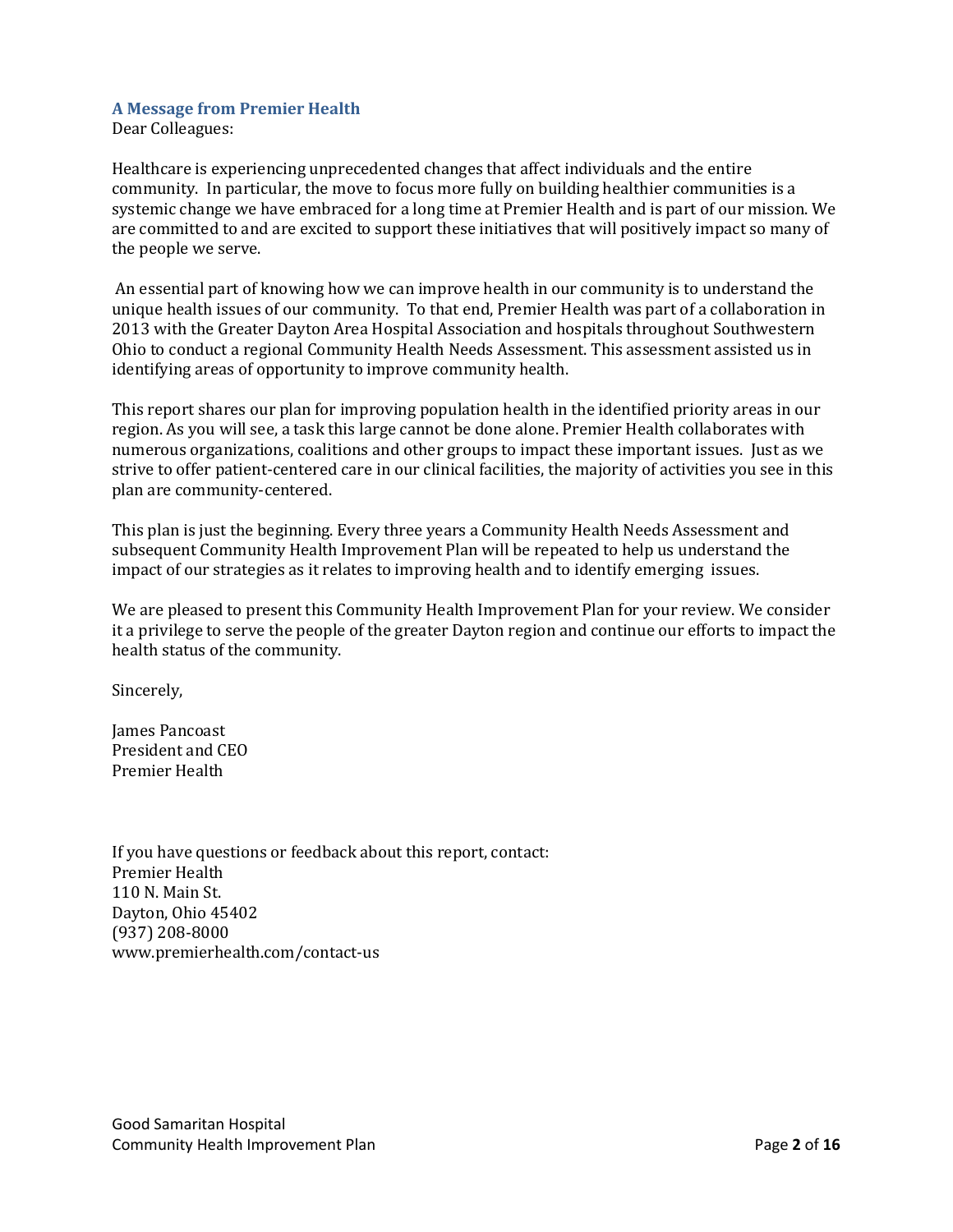## <span id="page-3-0"></span>**Executive Summary**

Good Samaritan Hospital is part of Premier Health, the largest healthcare system in southwestern Ohio. This Community Health Improvement Plan comes from data gathered by a Community Health Needs Assessment conducted in 2013 on behalf of all the hospitals in the region by the Greater Dayton Area Hospital Association and Wright State University. The service area identified for improvement by that survey is Montgomery County, Ohio.

The priority areas identified for health improvement are:

Priority Area 1: Reduce the proportion of adults with hypertension. Priority Area 2: Reduce the female breast cancer mortality rate. Priority Area 3: To reduce the incidence of diabetes in our area and prevent complications in those who have diabetes.

Additional areas were identified for improvement, because of our involvement in community or statewide initiatives to address those issues, we are not addressing them separately in this report.

<span id="page-3-1"></span>For detailed information about county demographics, social determents of health, accessibility of health care facilities and resources, behavior risk factors, maternal and infant health, clinical care indicators, some chronic disease indicators and leading causes of death, please consult the Community Health Needs Assessment.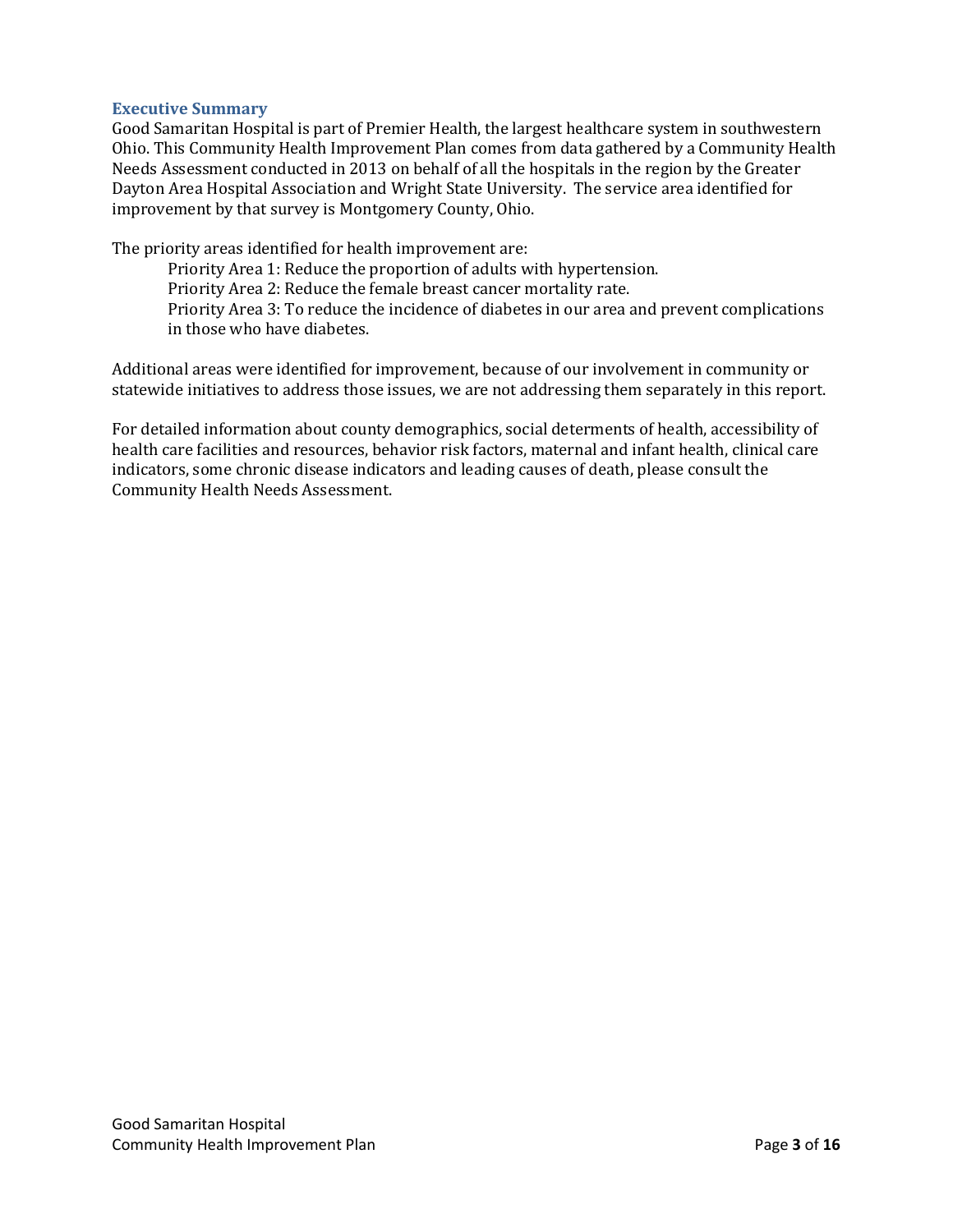# **Good Samaritan Hospital and Premier Health: Committed to Improving Community Health**

Good Samarian Hospital (GSH) is part of Premier Health, the largest healthcare system in southwestern Ohio. It is committed to improving the health of the communities it serves through a variety of prevention, health improvement and engagement programs. As part of its overall commitment to the community, Good Samarian Hospital focuses on four areas of service:

- [Investing in the community](http://www.miamivalleyhospital.org/WorkArea/linkit.aspx?LinkIdentifier=id&ItemID=10924)
- [Prevention and wellness](http://www.miamivalleyhospital.org/WorkArea/linkit.aspx?LinkIdentifier=id&ItemID=10922)
- [Commitment to the under-served](http://www.miamivalleyhospital.org/WorkArea/linkit.aspx?LinkIdentifier=id&ItemID=10918)
- [Community engagement](http://www.miamivalleyhospital.org/WorkArea/linkit.aspx?LinkIdentifier=id&ItemID=10916)

Two examples of Good Samaritan Hospital's community health improvement programs include:

#### **The Phoenix Project**

As part of GSH's commitment to give back to the Dayton community, the hospital partnered with the City of Dayton and CityWide Development Corporation for an initiative called the [Phoenix](http://phoenixprojectdayton.org/)  [Project](http://phoenixprojectdayton.org/) . Named after the legendary bird that regenerates itself, the Phoenix Project is a comprehensive plan to revitalize the Fairview and Mount Auburn neighborhoods surrounding Good Samaritan Hospital.

The goal is to spur ongoing development and investment to maintain the neighborhood as a safe and attractive urban community for residents and businesses. In an effort to improve homeownership in the area, the project offers low-interest home improvement loans to residentowners and down-payment help for first-time home buyers. The Phoenix Project also offers a summer day camp for the youth and a training and employment program for teenagers to help them learn the necessary skills to find and keep a job.

The Phoenix Project removed more than 100 blighted properties, supported 33 new lease-topurchase homes and \$1M in private home investment via DPA, Home Improvement Loans, Home Choice and Rebuilding Together.

## **Health Ministries**

Health Ministries provides assistance to faith communities that want to develop and maintain a focused ministry of health and healing for their congregations. Health Ministries emphasizes the wholeness of body, mind and spirit. The Health Ministries program is available to any and all area faith communities interested or involved in this type of ministry.

## <span id="page-4-0"></span>**Our Catholic Heritage**

<span id="page-4-1"></span>In 1932, Good Samaritan Hospital was founded by the Sisters of Charity. Today, it still holds sacred its Catholic heritage and culture. In 1996, Good Samaritan Hospital (GSH) became a part of Catholic Health Initiatives (CHI), one of the largest Catholic health systems in the country. CHI was formed to advance and strengthen the Catholic health ministry into the 21st century. Today, GSH shares CHI's core values with more than 125 organizations nationwide. These values inspire the personal relationships and scientific advances that are the spirit and substance of GSH.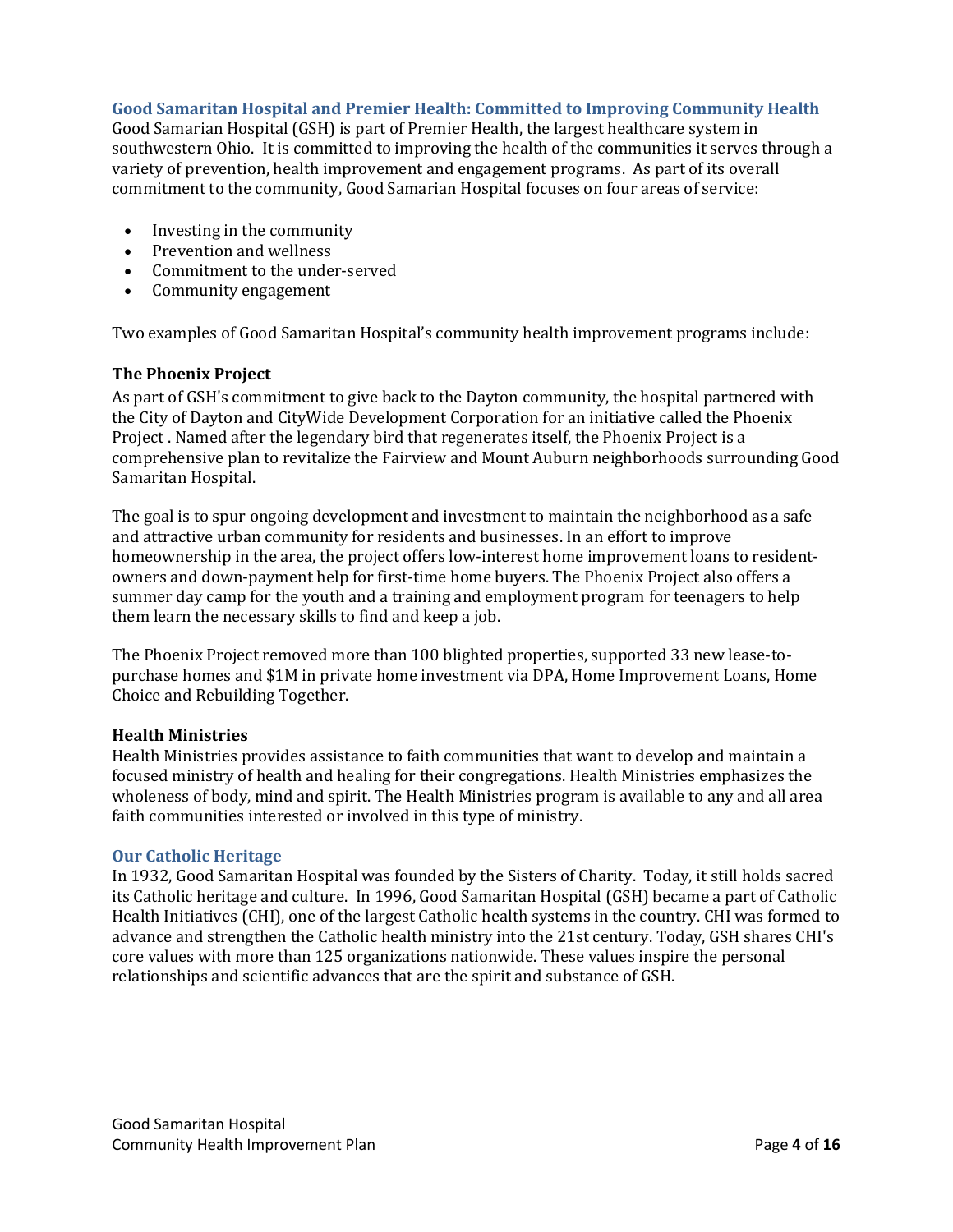# **Premier Health's Commitment to the Community**

While Premier Health has a robust community-focused program, it also serves the community in other ways. In 2012, Premier Health:

- spent more than \$106 million in 2012 to provide services to low-income residents to assure they got the medial care they needed;
- supported neighborhood development projects in east and west Dayton totaling more than \$600,000;
- provides health education and screening services totaling more than \$8.4 million;
- offered community and social services that totaled more than \$6.7 million.

## <span id="page-5-0"></span>**Premier Community Health**

The hospitals in Premier Health collaborate to offer Premier Community Health. This organization offers evidence-based community health services to all the communities Premier Health serves. Its mission is to create a healthier community on behalf Premier Health through prevention, early detection and disease self management. Its focus areas are cancer, diabetes, heart, lung health and healthy living. In addition to a robust employer wellness program, it serves the community at congregations, senior centers and other community-based venues.

## **Premier Health Partners includes:**

<span id="page-5-1"></span>Miami Valley Hospital Miami Valley Hospital South Miami Valley Hospital Jamestown Emergency Center Good Samaritan Hospital Good Samaritan North Health Center Atrium Medical Center Upper Valley Medical Center Premier HealthNet Premier Health Specialists Upper Valley Professional Corporation Fidelity Health Care Samaritan Behavioral Health Premier Community Health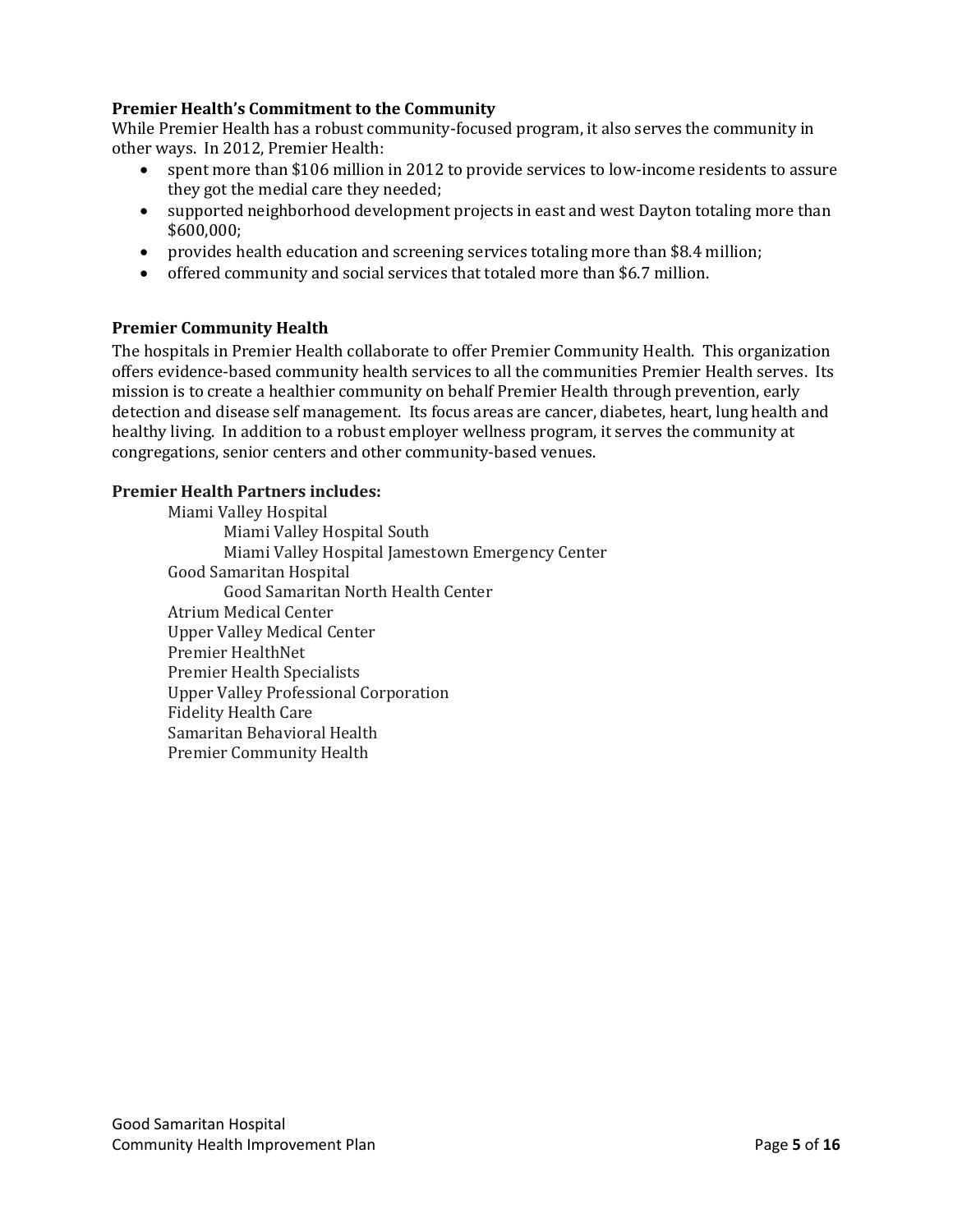# **Identified Priorities**

In the Community Health Assessment, researchers identified priority areas for community health improvement using a variety of criteria. The priorities that are included and excluded in the plan are outlined here. Priorities that are included in the plan are not listed in order of importance.

# <span id="page-6-0"></span>Priorities Included in the Plan

Through the Community Health Risk Assessment, the identified priorities with an improvement plan for Good Samaritan Hospital are:

## *Primary and Chronic Diseases*

- 1. Hypertension—Hypertension rates are higher in the service area than in the State and nation. It is the leading inpatient discharge diagnosis and the  $3<sup>rd</sup>$  leading ED discharge diagnosis.
- 2. Breast cancer—The breast cancer rate is 195.3 per 100,000, and the rate is increasing as opposed to historically prevalent cancers.
- 3. Diabetes— Widespread behavioral risk factors such as obesity and physical activity and the increasing rate of hospital inpatient diabetes diagnoses are cause for concern.

## <span id="page-6-1"></span>Priorities Addressed Through Collaboration

All identified priorities are important elements of improving the health of our community. In some instances priorities are already being targeted by collaborative groups of which Good Samaritan Hospital is a part. Additional strategies will not be developed independent of these efforts. Because of the importance of these community-wide efforts, the following identified priorities are not included in the Community Health Improvement Plan.

## *Maternal and Infant Priorities*

- 1. First trimester prenatal care
- 2. Low birth weight
- 3. Infant mortality rate

Good Samaritan Hospital is involved in several state-wide initiatives addressing these issues. As part of these collaborations, Good Samaritan Hospital will share the goals and objectives developed by those groups for program implementation and measurement.

Ohio Perinatal Quality Collaborative. Good Samaritan Hospital is a non-charter member of this organization as a maternity hospital. The mission of the Collaborative is, "Through collaborative use of improvement science methods, reduce preterm births and improve outcomes of pre-term newborns in Ohio as quickly as possible."

Projects of the collaborative include:<br>39 Weeks Delivery Charter Pr

- 39 Weeks Delivery Charter Project To reduce elective unnecessary scheduled births before 39 weeks gestational age. (Reduce infant mortality and low birth weights.)
- 39 Weeks Dissemination and Birth Registry Accuracy Project This project was to address inaccuracies in birth certificate data within the Quality Improvement framework.
- Obstetrics Antenatal Corticosteroids Project- This project focuses on increasing the use of antenatal corticosteroids to reduce mortality and morbidity among preterm infants. (Reduce infant mortality.)
- Progesterone Project This project intends to help raise awareness about the need for screening and intervention for progesterone, provide support to teams to implement screening, identification and treatment, develop the capacity and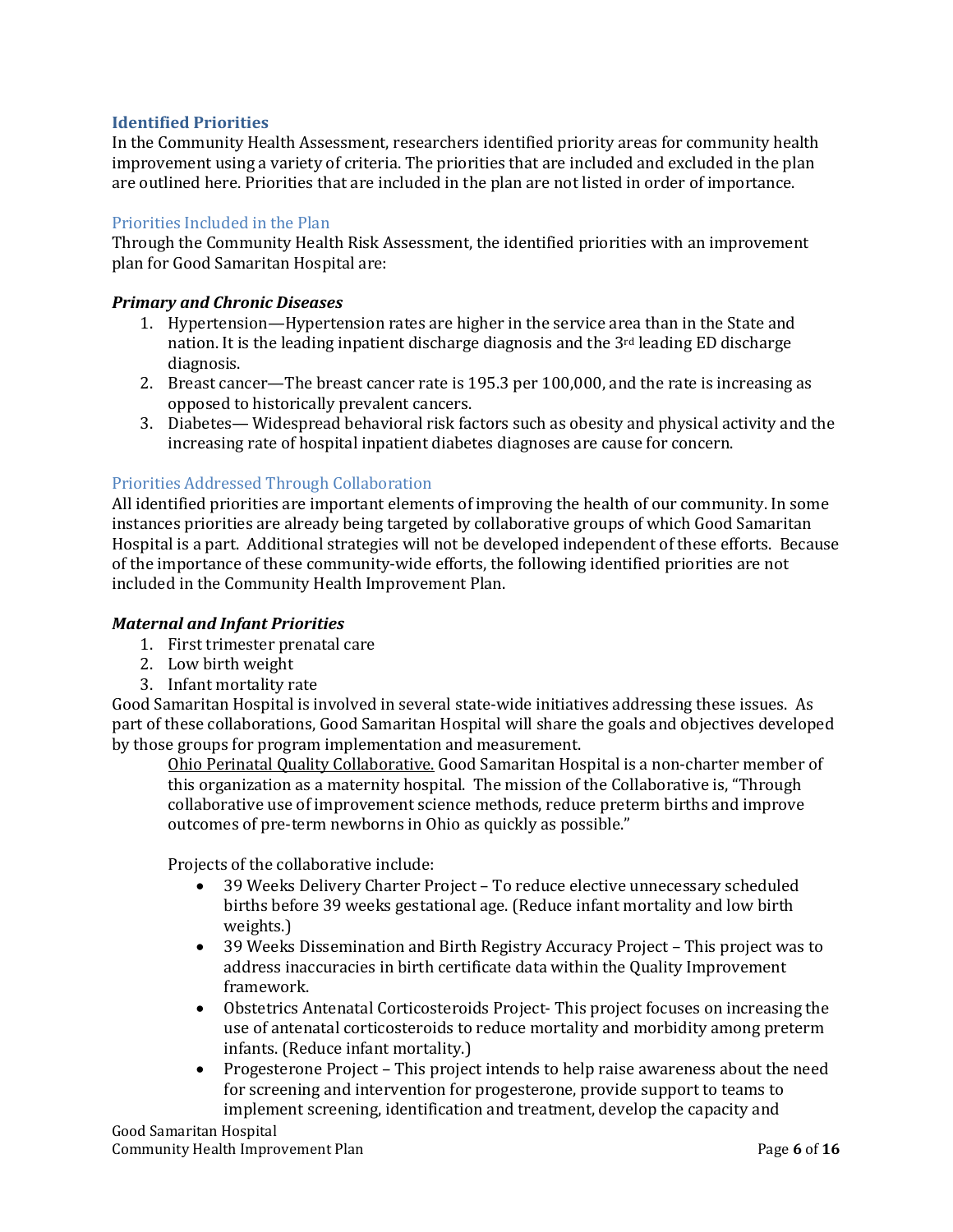capability of skilled ultrasound technicians and remove administrative barriers to the administration of progesterone. (Reduce infant mortality and low birth weights.)

Ohio Hospital Association (OHA). OHA has developed a plan to reduce infant mortality (which also addresses low infant birth weight and first trimester care) in Ohio which includes:

- Safe sleep (infant mortality)
- Eliminating elective deliveries before 39 weeks (infant mortality)
- Progesterone for high risk mothers (infant mortality)
- Eliminating health disparities
- Safe spacing (infant mortality and low birth weight)<br>• Access to prenatal care (First trimester care, infant r
- Access to prenatal care (First trimester care, infant mortality and low birth weight)
- Promote breast milk<br>• These program areas
- These program areas also then address increasing first trimester care, improving low birth weight and decreasing infant mortality.

# *Primary and Chronic Diseases*

- 4. Alcohol and drug discharge diagnosis
- 5. Mental health disorders

Good Samaritan Hospital is deeply involved in improving these areas. Samaritan Behavior Health (SBH), a subsidiary of the hospital, provides mental health and substance abuse services for all ages in Southwest Ohio. SBH collaborates with the National Alliance on Mental Illness of Montgomery County, Ohio. It also receives funding from the ADAMHS Board to provide Crisis Care for Montgomery County.

In Montgomery County, alcohol, drug abuse and mental health services are coordinated by the ADAMHS Board (Alcohol, Drug Addiction and Mental Health Services.) The ADAMHS Board administers the planning, development, funding and evaluation of behavioral health services delivered by a network of nearly 30 community-based organizations.

The ADAMHS Collaborative Coalition to Improve Alcohol and Other Drug Abuse and Addiction Services in Montgomery County, Ohio. This plan includes recommendations for:

- Building infrastructure and capacity
- Prevention
- Building linkages
- Treatment
- Data sharing

James Pancoast, Premier Health President and CEO is the Co-Chair of the Alcohol and Other Drug Abuse Implementation Advisory Team.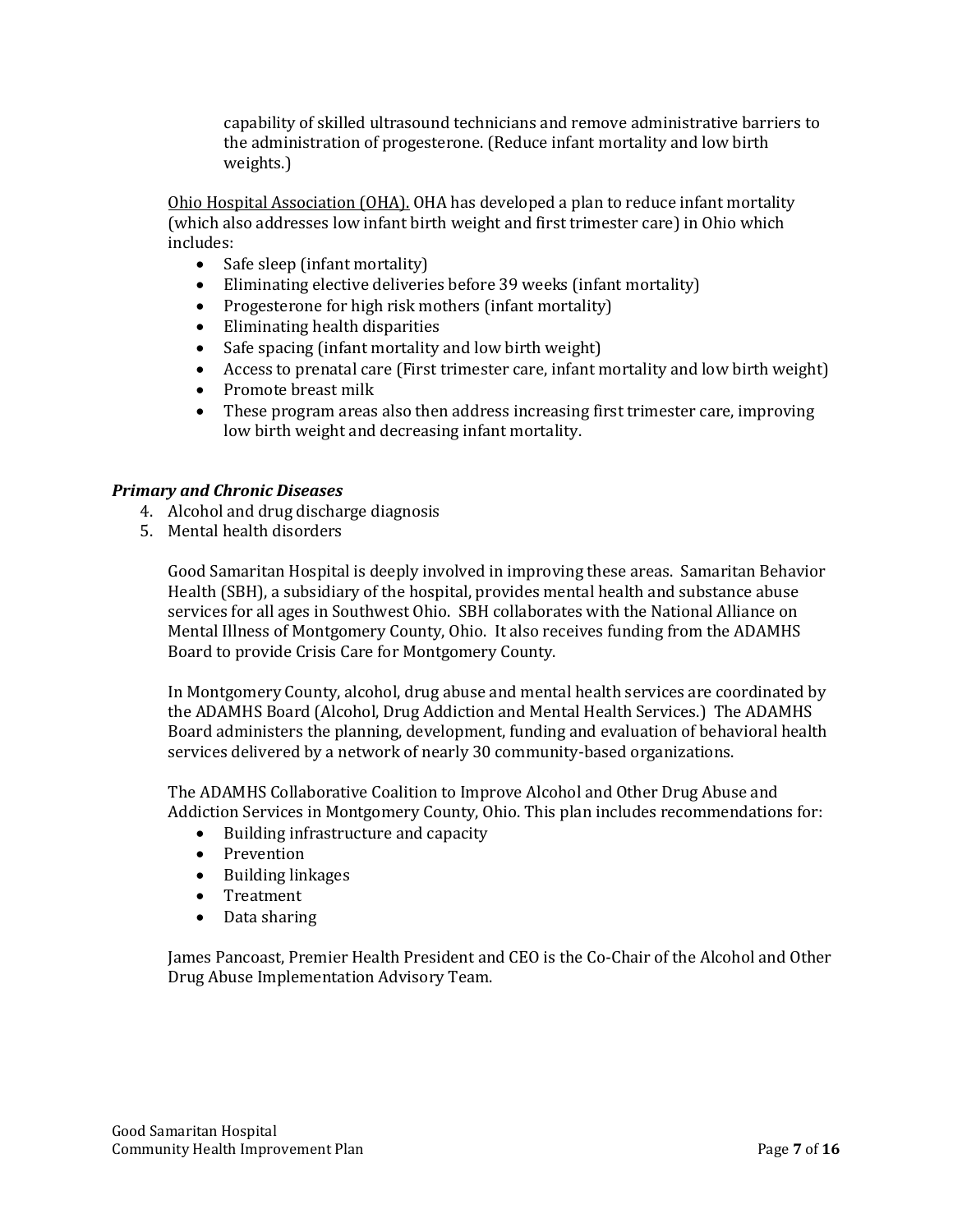# <span id="page-8-0"></span>**Key Health Priorities by Objective**

# <span id="page-8-1"></span>**Priority Area 1: Reduce the incidence and complications from adult hypertension.**

Blood pressure is how hard blood pushes against the walls of our arteries when our heart pumps blood. When someone has high blood pressure, which is also called hypertension, the increased pressure against the arteries causes damage. Hypertension is called the silent killer because usually those who have it do not feel anything. High blood pressure increases risk for heart disease, stroke, heart failure, kidney disease and blindness.

In many cases hypertension can be prevented by maintaining a healthy weight, being active, eating healthy, not using tobacco and limiting alcohol. Most people who are diagnosed with

| The percentage of adults who have been told by a |       |  |  |
|--------------------------------------------------|-------|--|--|
| primary care provider that they have high blood  |       |  |  |
| pressure                                         |       |  |  |
| Ohio                                             | 31.7% |  |  |
| Montgomery                                       | 35.5% |  |  |

high blood pressure can be controlled. Those with high blood pressure should take the same steps that may prevent high blood pressure. If medication is needed, it is imperative to take it every day.

Hypertension rates are higher in the service area than in the State and nation. It is the leading inpatient discharge diagnosis and the 3rd leading ED discharge diagnosis.

Because of the significant health threat posed by hypertension, a community-focused, population health improvement strategy would benefit all parts of the community.

**Priority Area 1: Reduce the proportion of adults with hypertension.** 

**Objective 1.1: Increase the proportion of adults with hypertension whose blood pressure is under control.**

Evidence-based Strategies:

Coordinate a hypertension education health communications campaign that will include communications tactics; free, community-based screenings and free online education.

Promote lectures about high blood pressure prevention and control in worksites, congregations, senior centers and other community based venues.

Identify or develop an educational brochure targeted to those who already have high blood pressure about the importance of medication adherence and healthy lifestyle. Make collateral available through system websites, Facebook pages, at employer and community events and other outlets to be identified. These will include how to get more information by telephone and/or online.

# **Outcome Indicators**

**Short and Intermediate Term**

To have communications at least once a year in existing hospital communications vehicles that highlights hypertension and how it can be prevented/treated successfully.

To conduct at least three lectures per year reaching at least 75 unique individuals. **Long Term**

Increase the proportion of adults with hypertension whose blood pressure is under control.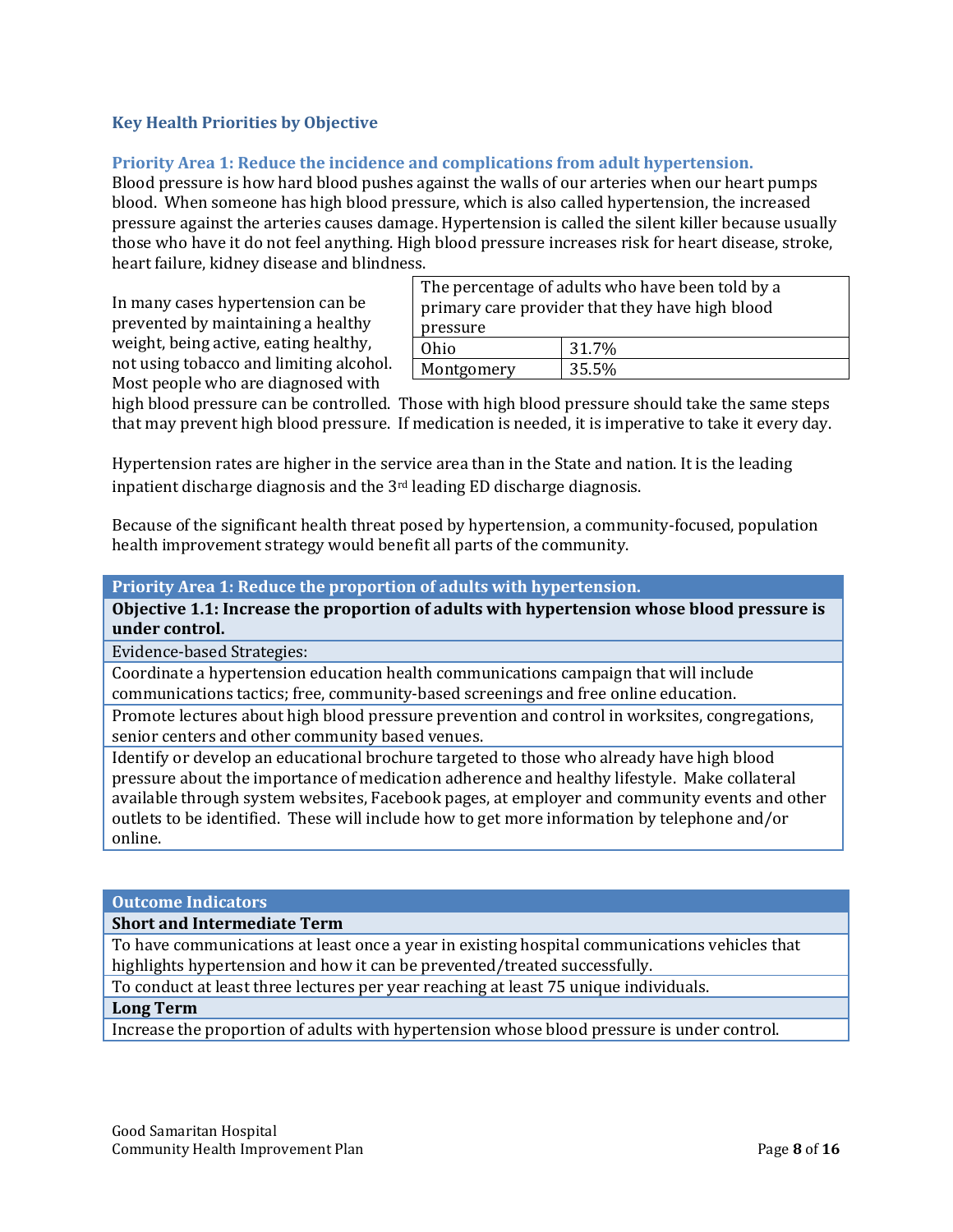**Objective 1.2: Increase the proportion of adults who have had their blood pressure measured within the preceding two years and can state whether their blood pressure was normal or high.**

Evidence-based Strategies:

GSH will conduct blood pressure screenings on at least 1,000 individuals per year at worksites, congregations, senior centers and other community-based venues.

Attempt telephone follow-up with 100% of those who have a stage 2 hypertension result, do not opt out of follow-up and have a working telephone.

We will successfully contact at least 45% of those eligible for follow-up.

If an individual does not have a primary care provider, we will offer to make a referral to the individual that meets their needs.

If an individual has not seen their primary care provider for three or more years, we will educate them about the importance of seeing their physician regularly to maintain themselves as a patient and encourage them to call their physician to become reestablished with them.

If an individual uses tobacco, we will educate them about local tobacco cessation services.

#### **Outcome Indicators**

**Short and Intermediate Term**

At least 1,000 unique individuals will receive a blood pressure screening each year in a variety of community-based venues.

We will successfully contact at least 45% of those eligible for follow-up.

# **Long Term**

Increase the proportion of adults who have had their blood pressure measured within the preceding two years and can state whether their blood pressure was normal or high.

#### **Programs and Resources to be Committed to Implement Plan**

To implement the included programs, the hospital and Premier will provide: Program management/coordination/implementation staffing, physical work space, access to computers/telephones/standard office equipment, access to marketing and communications professionals for collateral writing/design/printing, professionals for follow-up calls and heath coaching, maintenance of all data collected and data analysis, primary care referral services, speakers, educational collateral pieces, appropriate social media, meeting space and space for community-focused health programs, screening paperwork and program evaluation.

#### **Intended Collaborative Partnerships**

<span id="page-9-0"></span>All hospitals in Premier Health Premier Community Health Five Rivers Health Centers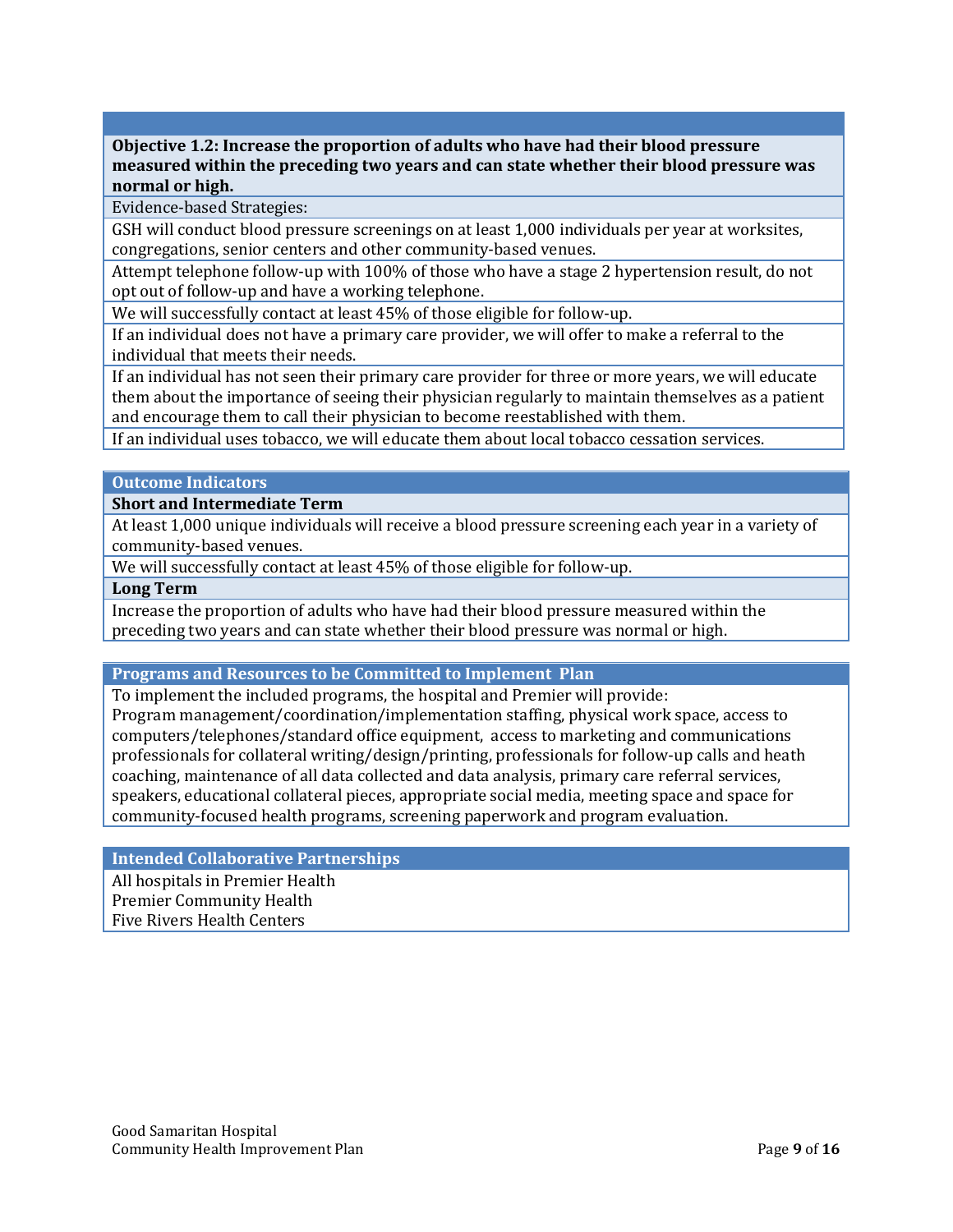# **Priority Area 2: Reduce the female breast cancer mortality rate.**

Reducing the impact of breast cancer in our area will require a diverse strategy because there are several issues to address:

- 1. More women are diagnosed with later stage breast cancer in our area
- 2. Mammography rates are lower in our area

In Premier, we have the Ohio Region 3 Breast and Cervical Cancer Early Detection Project (BCCP), which is funded by the Centers for Disease Control through the Ohio Department of Health. It is estimated in Ohio, about .12% of all women were diagnosed with breast cancer in 2012. Of those served by BCCP throughout Ohio in 2011, 1.9% of screened women learned they had cancer. In Premier's BCCP program in 2013, 2.63% of those screened found out they had breast cancer. While those who participate in this program are at higher risk for breast cancer, this is a large number of women.

Some identified risk factors for breast cancer are:

- Genetic alterations. (including BRCA1 and BRCA2 genes)
- Close family history. Having a mother, sister, and/or daughter diagnosed with breast cancer, especially before age 50. Having a close male blood relative with breast cancer.

| Women age 40+ who reported they have had      |        |  |  |  |
|-----------------------------------------------|--------|--|--|--|
| a mammogram in the past two years             |        |  |  |  |
|                                               | Yes    |  |  |  |
| Ohio                                          | 79.10% |  |  |  |
| Montgomery                                    | 77.30% |  |  |  |
| <b>BRFSS SMART Data from Premier Oncology</b> |        |  |  |  |
| Assessment.                                   |        |  |  |  |
|                                               |        |  |  |  |

• Race. While white women are diagnosed with breast cancer more than any other race, African American women die from breast cancer more than any other race.

(National Cancer Institute, Breast Cancer risk in American Women.)

According to research, major barrier for screening mammography has been a lack of health insurance. In 2010, only 32% of women age 40 and older with no health insurance had a mammogram in the past two years compared to 71% of those with insurance. Other barriers identified include the lack of a nearby mammography center, lack of transportation, lack of a primary care provider, no recommendation from a provider to get a screening, lack of awareness of breast cancer risks of screening methods, cultural and language differences. Studies have also identified a lack of time and perception of pain as barriers.

In Montgomery County, the breast cancer rate is 244.8 per 100,000, and is increasing, opposed to historically prevalent cancers.

| Priority Area 2: Reduce the female breast cancer mortality rate.                            |
|---------------------------------------------------------------------------------------------|
|                                                                                             |
| Objective 2.1: Increase the proportion of women who receive breast cancer screening         |
| based on the most recent guidelines.                                                        |
| Evidence-based strategies                                                                   |
| Offer free mammograms and related services to uninsured, low-income women in our service    |
| area. Related services include transportation to and from appointments and help securing a  |
| primary care provider. (This may shift to paying some co-pays for insured women if we see a |
| substantial decline in uninsured women.)                                                    |
| During October, which is Breast Health Month, include information about the importance of   |
| mammography for women in communications campaigns.                                          |
| Educate women about the provision in the Affordable Care Act that provides screening        |
| mammography with no co-pay or deductible for women who meet screening guidelines.           |

Continue the Brake for Breakfast educational program in October offering information about the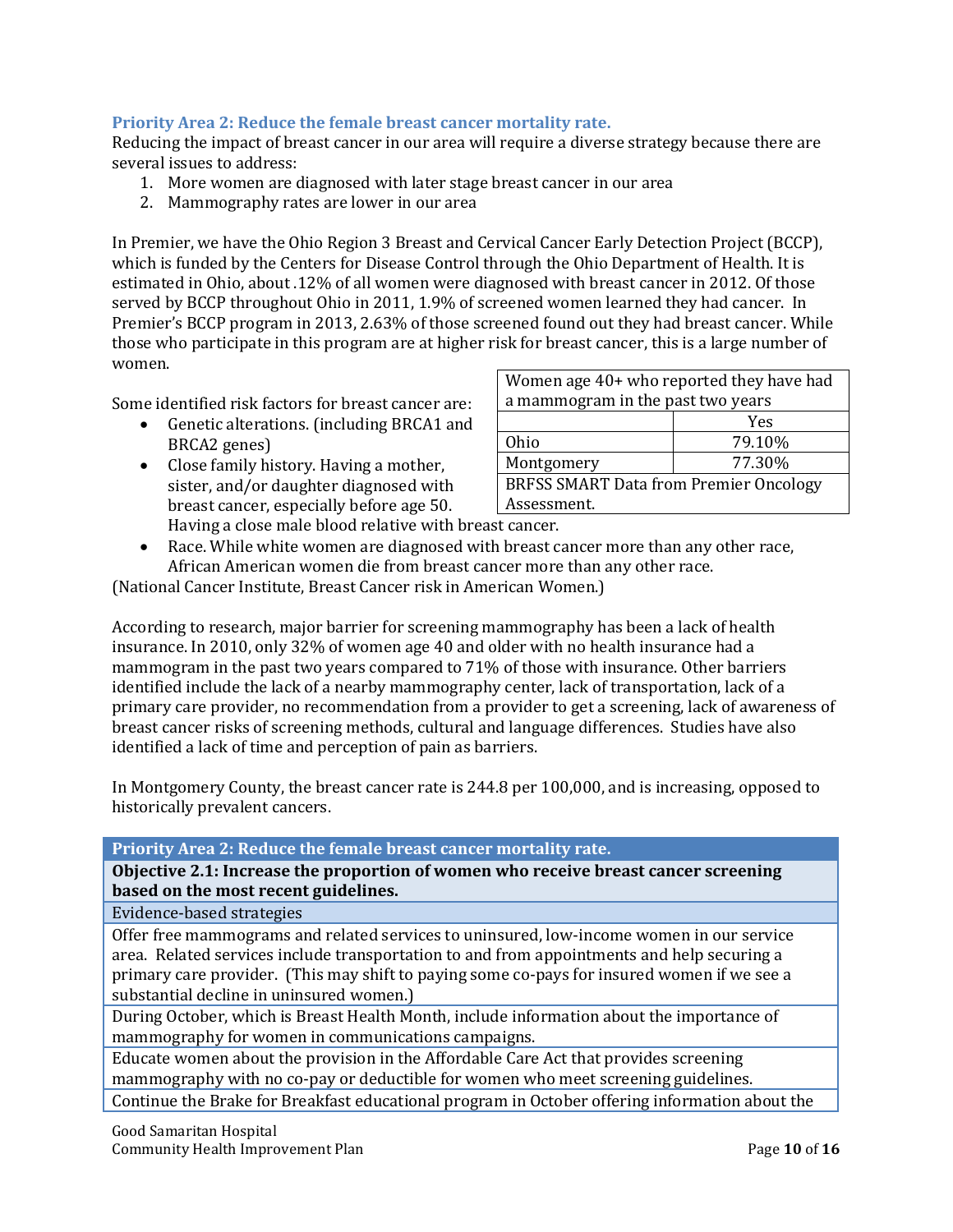importance of mammography and breast risk factors with a free breakfast at Good Samaritan North Health Center.

## **Objective 2.1: Increase awareness among women of increased risk due to family history and genetics.**

Evidence-based strategies

Include information about breast cancer genetic risk in existing community focused communications vehicles.

Offer a simple educational piece that includes how to reach genetics counselors.

#### **Outcome Indicators**

#### **Short and Intermediate Term**

To provide assistance to at least 400 women in Montgomery County to receive a screening mammogram, diagnostic mammogram, ultrasound, clinical breast exam and/or breast biopsy. Because of the overlap in markets, this is a shared objective with Miami Valley Hospital.

To serve at least 500 people at the annual Brake for Breakfast at Good Samaritan North Health Center.

**Long Term**

To decrease the number of women in our area who are diagnosed with later stage breast cancers. To increase the number of women age 40 and older who have annual mammograms.

# **Programs and Resources to be Committed to Implement Plan**

To implement the included programs, the hospital and Premier will provide: Program management/coordination/implementation staffing, physical work space, access to computers/telephones/standard office equipment, access to marketing and communications professionals for collateral writing/design/printing, professionals for follow-up calls, maintenance of all data collected and data analysis, primary care referral services, speakers, educational collateral pieces, appropriate social media, meeting space and space for community-focused health programs, screening paperwork and program evaluation.

# **Intended Collaborative Partnerships**

<span id="page-11-0"></span>All hospitals in Premier Health Premier Community Health Breast Cancer Task Force of the Greater Miami Valley Five River Health Centers (Federally qualified health centers) The Breast Cancer Foundation The Ohio Fraternal Order of Eagles The Samaritan Hospital Foundation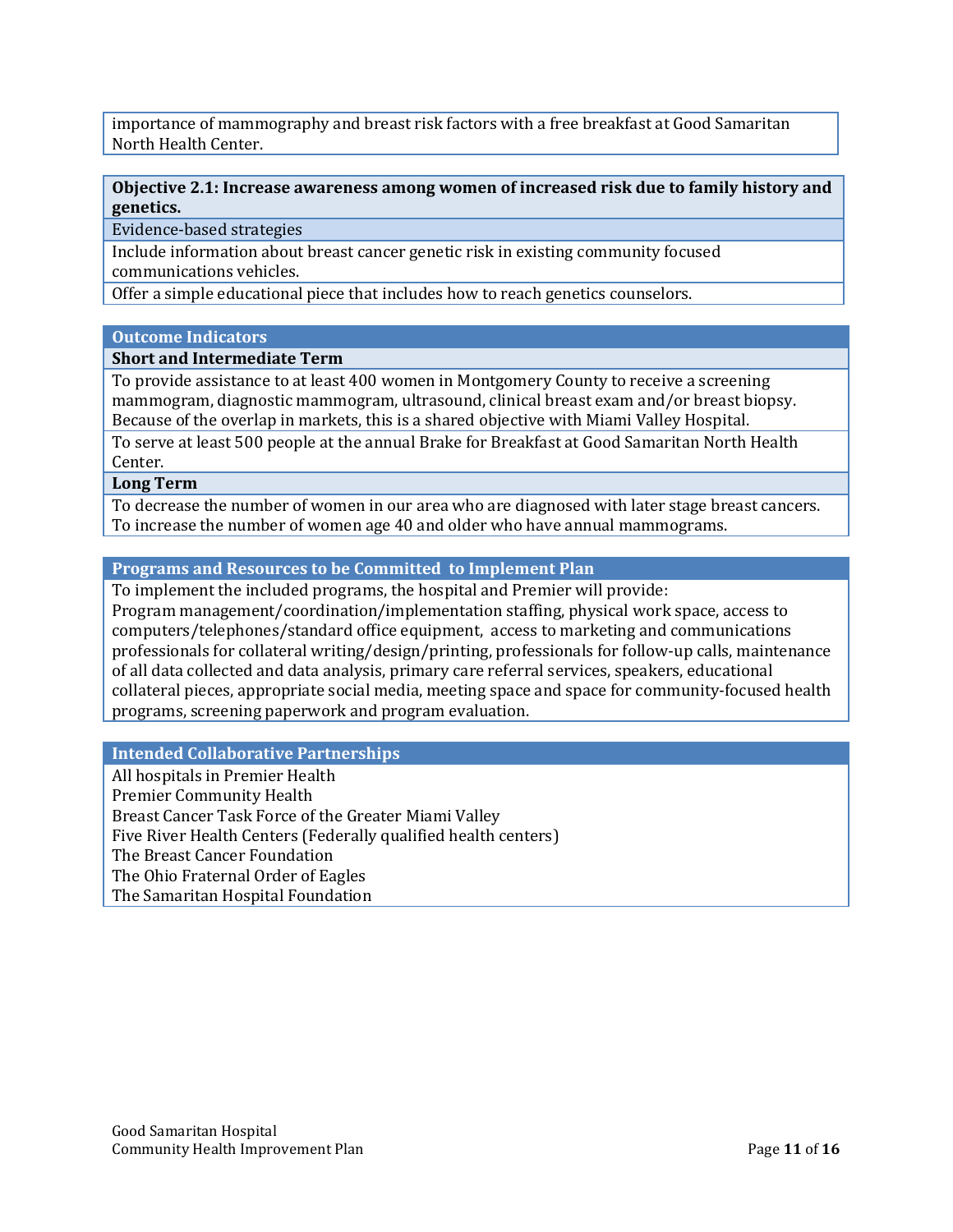# **Priority Area 3: To reduce the incidence of diabetes in our area and prevent complications in those who have diabetes.**

Type 2 diabetes is a major public health issue that has reached epidemic proportions worldwide. According to the CDC, 25.8 million people in the United States have diabetes. Of these, 7 million do not know they have it. If continues, one of three US adults will have diabetes by 2050. Diabetes is the leading cause of blindness, kidney failure and amputations of feet and legs not related to accidents or injury. The majority of people who have type 2 diabetes also have heart disease.

Research shows making small lifestyle changes can help prevent diabetes. And, if a person has been told by a physician they have diabetes, it can be controlled.

The prevalence of diabetes is substantially greater in Montgomery County, Ohio compared to the State and nation. It is the 3<sup>rd</sup> most common inpatient discharge diagnosis and the 7<sup>th</sup> most common ER discharge diagnosis. Discharge diagnosis rates have increased from 2004 to 2012.

According to the 2014 County Health Rankings and Roadmaps, the percentage of adults aged 20 and older with diagnosed diabetes is:

| Ohio       | $1\%$ |
|------------|-------|
| Montgomery | 13%   |

(Data are for 2011. County Health camp rankings and Roadmaps collected this data from the National Center for Chronic Disease Prevention and Health Promotion, Division of Diabetes Translation.)

As with other health conditions, diabetes rates are higher among nonwhites. Nationally, 10.2% of non-Hispanic whites aged 20 and older has diabetes, both diagnosed and undiagnosed. However 18.7% of all non-Hispanic blacks aged 20 years and older have diabetes, both diagnosed and undiagnosed.

The American Diabetes Association estimates 35% of US adults aged 20 or older have prediabetes and 50% of those age 65 years or older have it. Of the 79 million Americans age 20 or older who have prediabetes, only 7.3% have been told they have it. Risk factors for prediabetes include being overweight and having a higher than normal blood glucose.

Montgomery County has higher rates of overweight and obesity than other counties in our market or the state. It would follow there is increased likelihood of a higher percentage of those with prediabetes in Montgomery County.

| Addits who are considered over weight- DMI or 25-29. |        |        |        |  |
|------------------------------------------------------|--------|--------|--------|--|
|                                                      | Male   | Female | All    |  |
| Ohio                                                 | 43.00% | 29.40% | 35.90% |  |
| Montgomery                                           | 46.00% | 32.10% | 37.80% |  |

Adults who are considered overweight- BMI of 25-29.9

Adults who are considered obese- BMI of 30+

|            | Male    | Female | All    |
|------------|---------|--------|--------|
| Ohio       | 27.10\% | 25.60% | 26.30% |
| Montgomery | 30.00%  | 30.40% | 31.90% |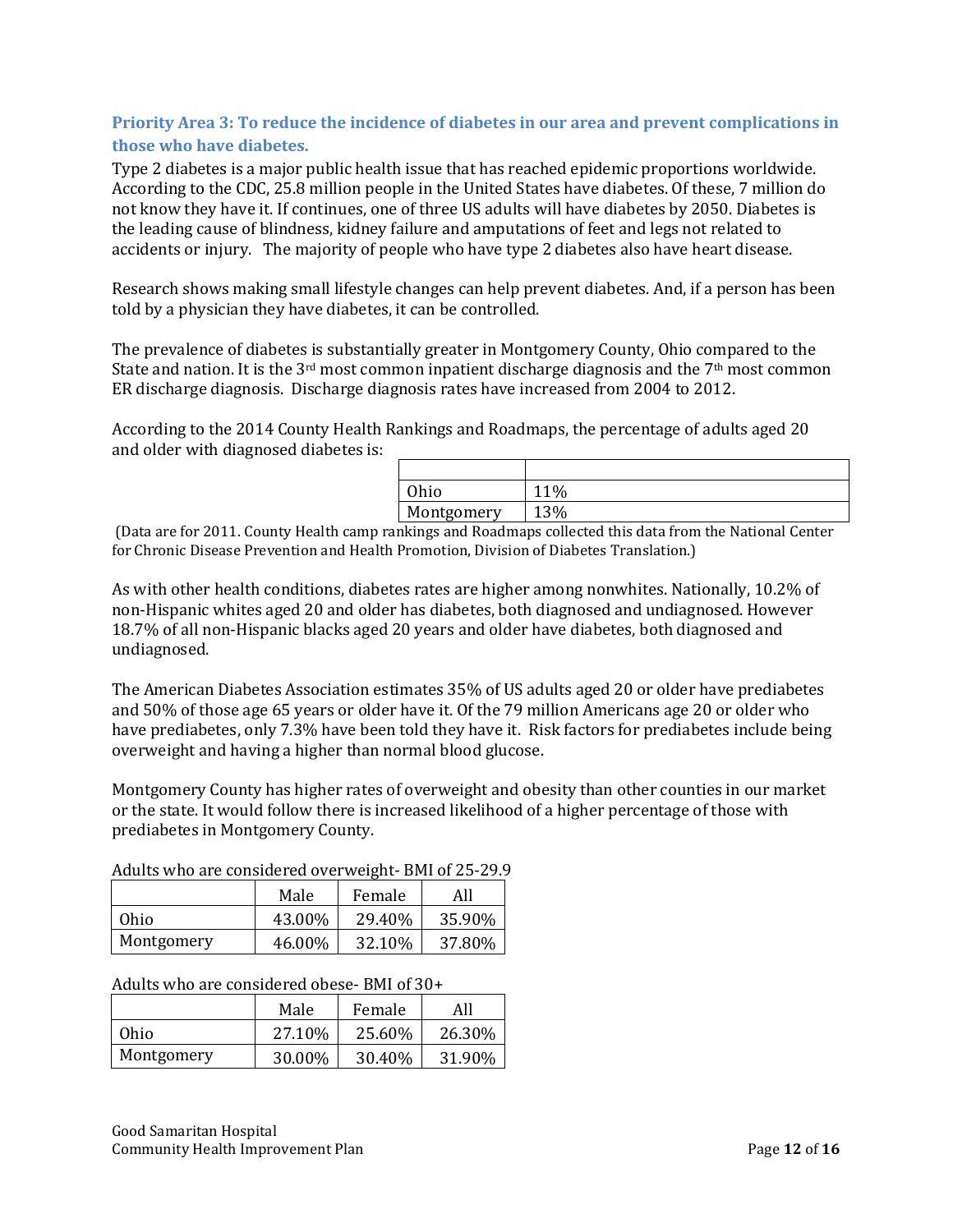**Priority Area 3: To reduce the incidence of diabetes in our area and prevent complications in those who have diabetes.**

**Objective 3.1: To prevent diabetes in those who have prediabetes.**

Evidence-based Strategies:

At community screening events, offer a hemoglobin A1C following approved guidelines to find possible prediabetes.

A telephonic follow-up attempt will be made to 100% of those whose hemoglobin A1C falls out of recommended ranges. To be eligible, the participant cannot opt out of follow-up and have a working telephone number.

We successfully reach at least 45% of those eligible for a follow-up call.

**Objective 3.2: Increase the number of people who are diagnosed with diabetes but do not know they have this disease.**

Evidence-based Strategies:

At community screening events, offer a hemoglobin A1C following approved guidelines to find possible diabetes.

A telephonic follow-up attempt will be made to 100% of those whose hemoglobin A1C falls out of recommended ranges. To be eligible, the participant cannot opt out of follow-up and have a working telephone number.

We successfully reach at least 45% of those eligible for a follow-up call.

**Objective 3.3: Increase the number of those who have diabetes and attend formal diabetes education classes at least every 2 years.**

Evidence-based Strategies:

Develop strategies to inform those who have diabetes that under the Affordable Care Act, medical nutrition therapy for people with diabetes is covered with no co-pay or deductible.

Participate in the annual Diabetes Expo coordinated by Diabetes Dayton.

## **Outcome Indicators**

**Short and Intermediate Term**

To provide at least 150 hemoglobin A1c screenings in Montgomery County, according to approved guidelines. (These numbers overlap with Miami Valley Hospital market/numbers.)

#### **Long Term**

Increase the number of people who are diagnosed with diabetes but do not know they have this disease.

Increase the number of those who have been told by a primary care provider that they have diabetes and attend formal diabetes education classes at least every two years.

#### **Ultimate Goal**

Decrease the number of people who develop diabetes in our market area and increase the number of people who have diabetes, are well controlled and live healthy, active lives.

## **Programs and Resources to be Committed to Implement Plan**

To implement the included programs, the hospital and Premier will provide:

Program management/coordination/implementation staffing, physical work space, access to computers/telephones/standard office equipment, access to marketing and communications professionals for collateral writing/design/printing, professionals for follow-up calls and heath coaching, maintenance of all data collected and data analysis, primary care referral services, speakers, certified diabetes educators, educational collateral pieces, appropriate social media,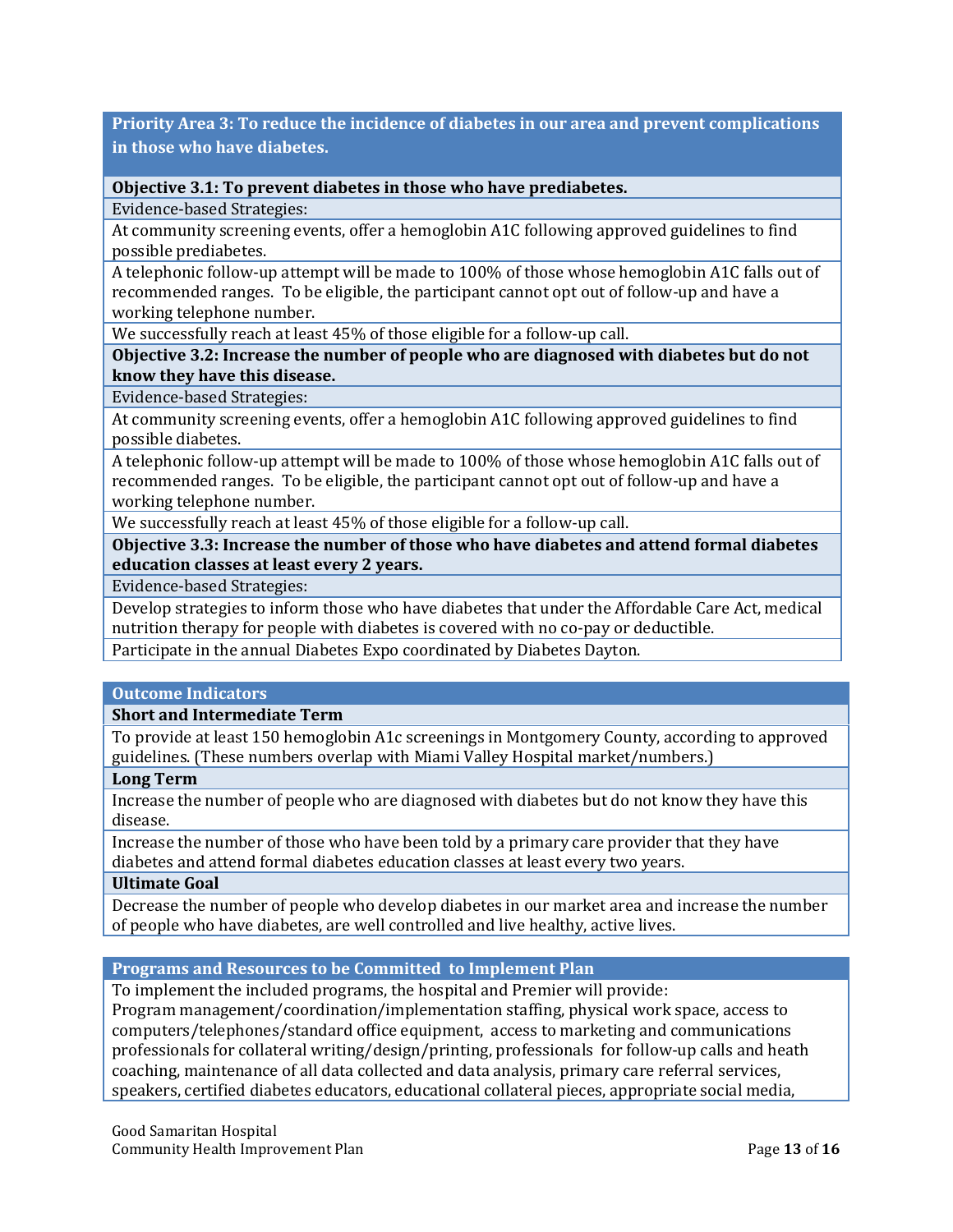meeting space and space for community-focused health programs, screening paperwork and program evaluation.

**Intended Collaborative Partnerships**

<span id="page-14-0"></span>All hospitals in Premier Health Premier Community Health Montgomery County Diabetes Coalition Diabetes Dayton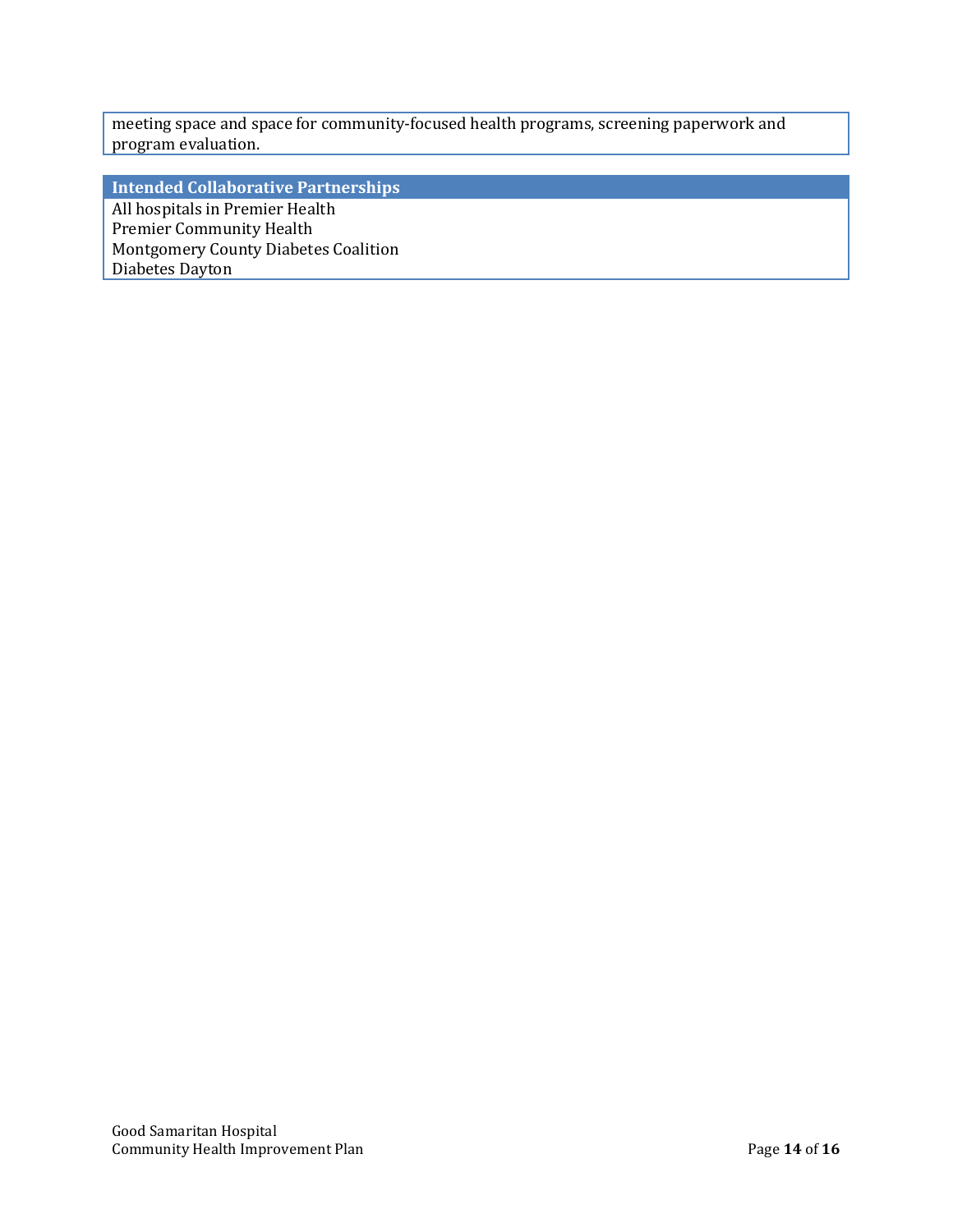# **Moving Forward**

All the hospitals in Premier Health have a rich history of working with the communities they serve to improve the health of its citizens. With the data gleaned from this Community Health Needs Assessment and having developed a Community Health Improvement Plan, our work continues.

Improving community health is a process of continuing to build traditional and nontraditional partnerships, assuring programs and strategies are evidence-based, building in feedback loops, conducting ongoing evaluation and measuring if what we are doing is having the intended result. We understand these are issues that cannot be solved by a hospital alone- but take the work of all interested stakeholders in the community. We know we need to develop detailed strategies for the identified targeted areas with in-depth work plans and responsible parties.

<span id="page-15-0"></span>As the process continues, we will continue to look at new strategies and opportunities, looking for ways to expand beyond the programs here and reach more people with life-improving and perhaps life-saving education and services.